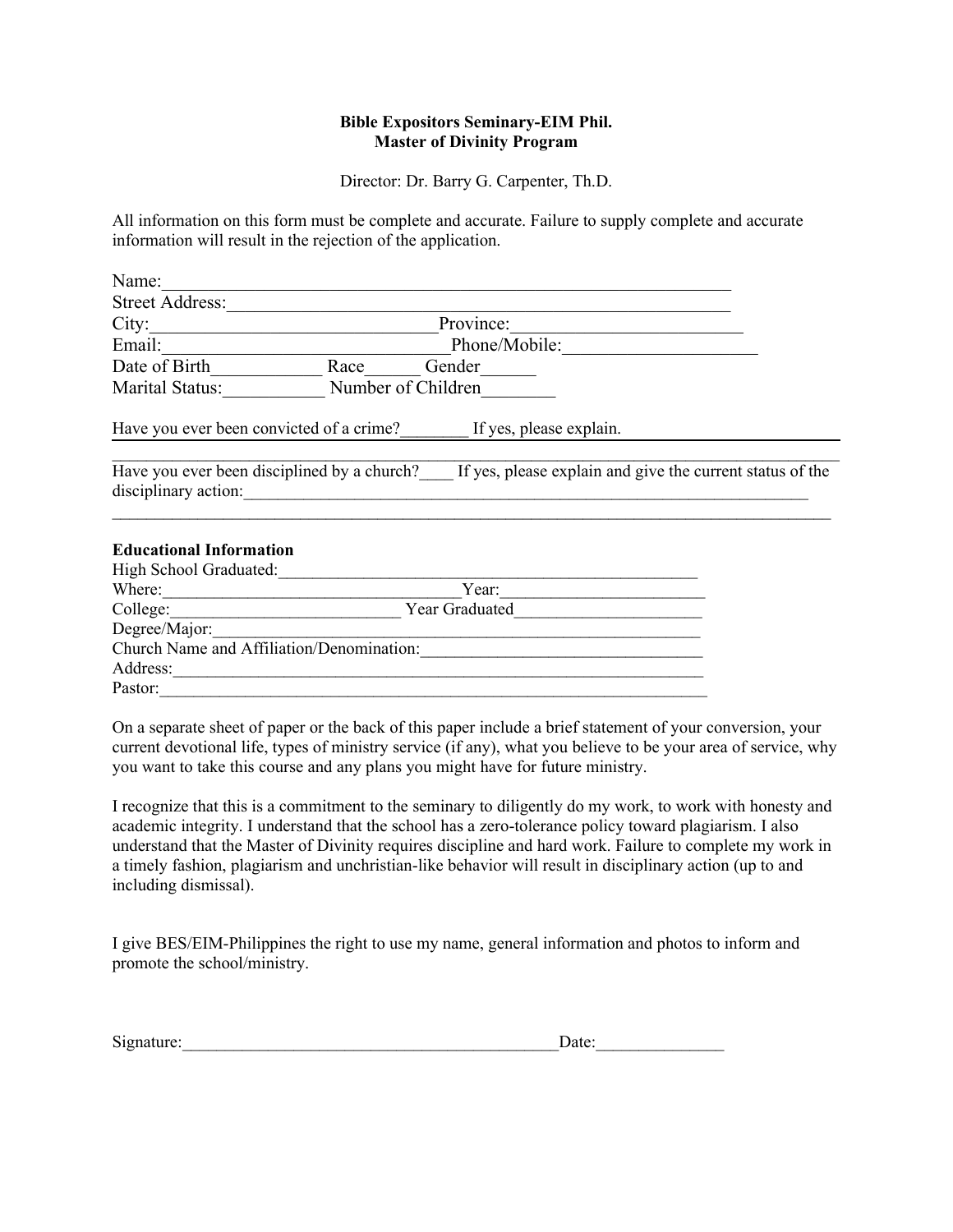#### Student Guide

Grading System A (90-100) 4 Grade Points B (80-89) 3 Grade Points C (70-79) 2 Grade Points F (60-69) 1 Grade Points F (0-59) 0 Grade Points

#### Class Attendance

Classroom attendance is for the glory of God and preparation for the gospel ministry. Students therefore are expected to attend class sessions. Those with absences may be penalized at the discretion of the Director, Coordinator or Instructor. If a student persistently misses class they may be dismissed for academic reasons.

#### Student Conduct

Students are expected to conduct themselves at all times as mature believers. Exemplary Christian conduct includes controlling our words and our actions, both public and private (this includes electronic forms of communication such as texting, emails, social media, etc.). Godly behavior, expected of all Christians, is especially required of those who are preparing themselves to become ministers of the Word or servants in the church. Students should be respectful of professors, attend all class periods, and hand in assignments on time. Classroom etiquette also includes leaving cell phones turned off, refraining from surfing the Internet and laptop computer games and communicating to your neighbor during lectures. The seminary reserves the right to dismiss any student whose conduct is found to be unsatisfactory on the basis of spiritual or moral principles found in the Scriptures.

#### Plagiarism

Research papers require borrowing other people's ideas and words. However, the source of such borrowing must be acknowledged properly so that your ideas are clearly distinguished from ideas that you borrowed. If the source is not acknowledged properly, your work is plagiarism. For an excellent summary on what constitutes plagiarism, see Kate L. Turabian, A Manual for Writers of Research Papers, Theses, and Dissertations (rev. by Wayne C. Booth, etc.; 7th ed.; Chicago: University of Chicago Press, 2007), pp. 77-80 (section 7.9).

Plagiarism includes word-for-word copying, lifting terms, restatement of someone's argument or line of thought, etc. all without acknowledgment of source. Plagiarism also includes giving a source partial credit when more is taken from that source than indicated. Plagiarism, whether intentional or unintentional, is very serious. All plagiarism cases are referred to the Director for resolution.

Consequences may include some of the following:

- repeat the assignment and receive a maximum of a C on the assignment
- receive an F on the assignment
- receive an F in the course
- expulsion from the seminary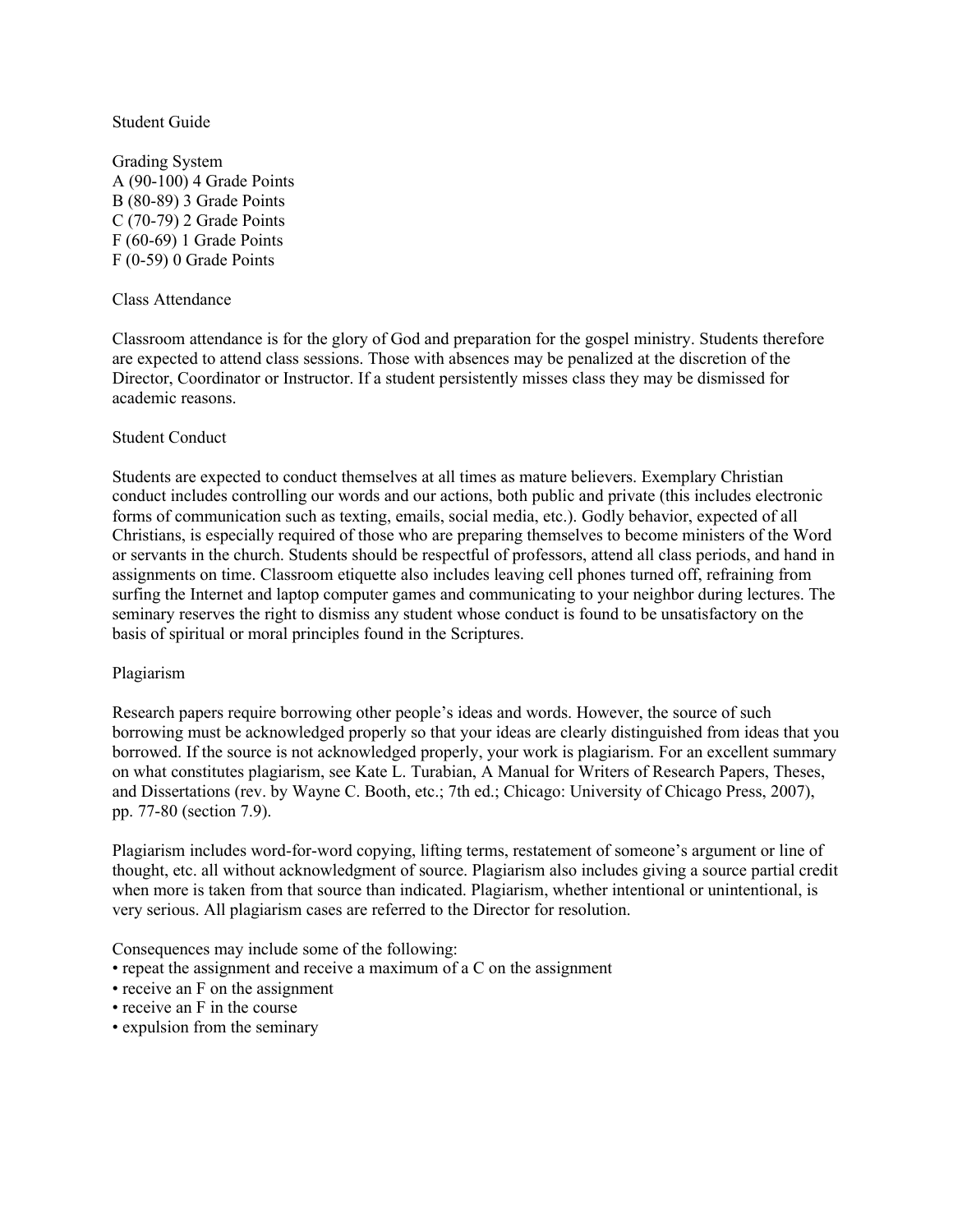#### Research Papers and Examinations

All examinations must be taken when scheduled. Exceptions to this rule may be made only upon prior request showing adequate cause to the professor concerned, but the rescheduled examination should be taken during the examination period.

### Withdrawal/Readmission/Dismissal

A student planning to withdraw from the seminary should report this in writing to the Coordinator. For readmission, the student is required to submit re-application materials before re-enrollment. This inactive period may be included in the degree time limits..

# **Transcripts**

Transcripts are released only upon request from the student. Upon graduation, the student receives a copy of the final transcript free of charge provided all accounts at the seminary have been settled. Additional copies are available for a fee. Copies of transcripts may take up to ten business days to process.

#### Grade Appeal Process

If a student feels that there is an error on his grade report, he must begin the appeal process within thirty days of receiving the grade report. After 30 days the grade is considered final and is not subject to appeal by the student or any third party. BES is not responsible for lost tests, projects, etc. Please be sure to make a copy of all material prior to submitting material for grading or evaluation.

Honors

3.50 – 3.74 Cum Laude 3.75 – 3.94 Magna Cum Laude 3.95 – 4.00 Summa Cum Laude All honors (if applicable) will appear on the official transcript only. No honors will appear on the degrees earned by the student.

# Withdrawal

Any student who wishes to withdraw from program forfeits all monies previously paid to BES. All materials must be returned to BES.

Refunds

All money paid to BES are non-refundable